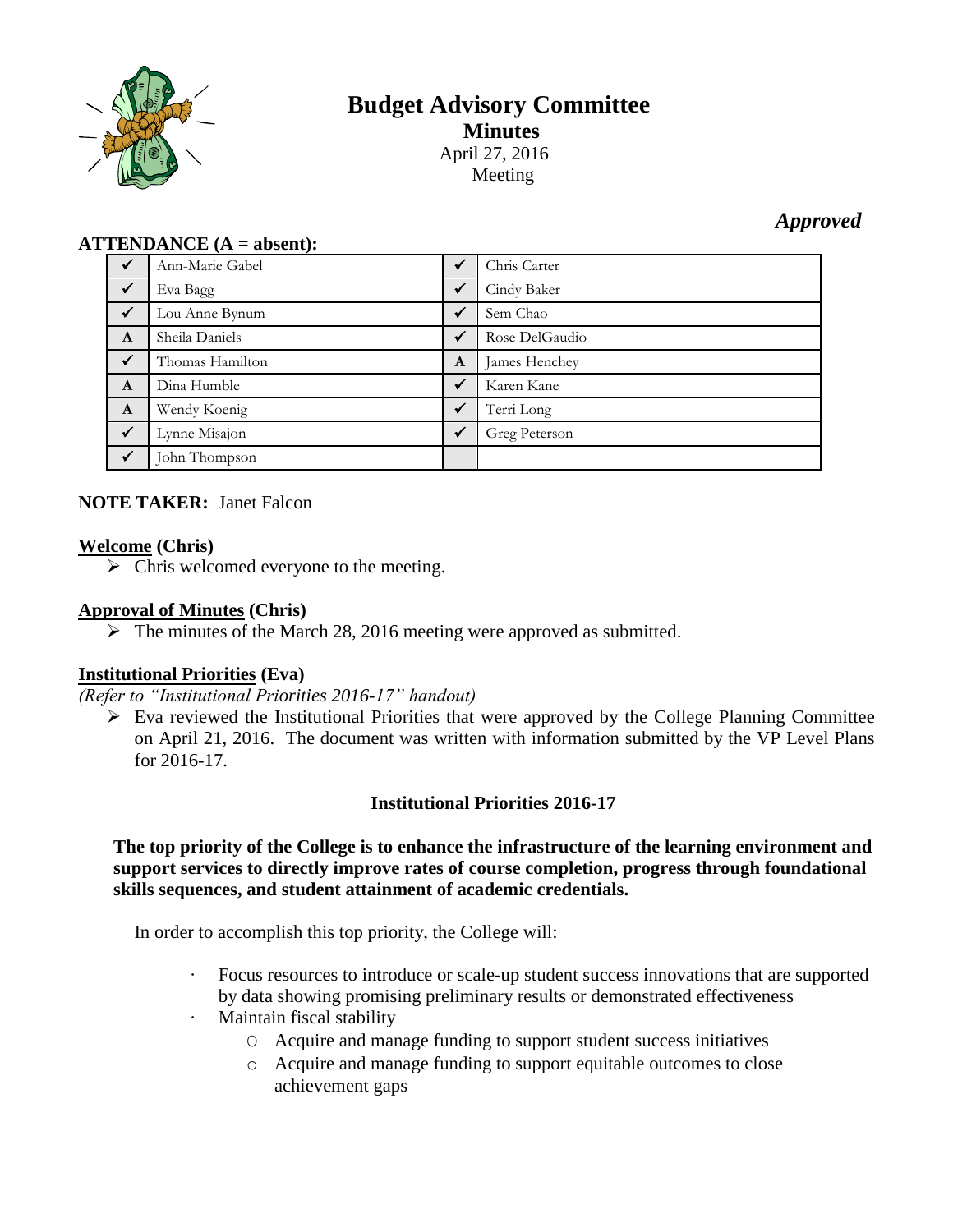### **Institutional Priorities (continued)**

- Analyze and dedicate resources that build effective organizational structures collegewide including:
	- O Focus resources to implement Business Process Reviews and Design Thinking vetted recommendations
	- O Focus resources to continue analysis throughout other areas of the College
- · Support effective integrations of technology in the learning and work environment
- $\triangleright$  Lynne commented on the hiring of staff for departments. Ann-Marie said the topic is covered by the 3rd bullet and a list of new positions for 2016-17 will be brought to the May Budget Advisory Committee meeting.

#### **Tentative Budget Assumptions** (Ann-Marie)

*(Refer to "2016-2017 Tentative Budget Assumptions and Implications" handout)*

- Ann-Marie reviewed the changes to the Budget Assumptions and Implications for 2016-17.
	- The Institutional Priorities are now stated in the document.
	- The FTES amount was corrected to be 20.775.
	- The PERS rate was adjusted to 13.888% (2.041% increase).
	- Item VII K was added as suggested at the prior BAC meeting: \$3 million is budgeted for additional Business Process Reviews and to implement recommendations in the areas of Admissions and Records, Degree Audit, Counseling, Cashiering, Human Resources, Payroll and Fiscal Services. This one-time allocation will come from unassigned reserves.
	- $\triangleright$  The Tentative Budget Assumptions were approved with the changes noted above.

# **FTES Summary 2015-16 P-2 (Eva)**

*(Refer to "FTES Analysis" handout)*

 $\triangleright$  Eva reviewed the FTES Analysis Report and provided an update for P2; listed below are the totals:

| <b>Current Year</b> |               |           |           |                 |            |                             |               |  |
|---------------------|---------------|-----------|-----------|-----------------|------------|-----------------------------|---------------|--|
|                     | 2015-16       |           |           | Target to P-2   |            | $(14/15 \text{ to } 15/16)$ |               |  |
|                     | <b>Target</b> | $P-1$     | $P-2$     | <b>Variance</b> | % Variance | <b>Change</b>               | $\frac{6}{9}$ |  |
|                     |               |           |           |                 |            |                             |               |  |
| <b>Total FTES</b>   | 20,754.20     | 20,775.58 | 20,775.00 | 20.80           | 0.10%      | 0.03                        | $0.00\%$      |  |
| Funded:             |               |           |           |                 |            |                             |               |  |
| Non-Credit          | 152.03        | 14.34     | 112.69    | (39.34)         | $-25.88%$  | (42.68)                     | $-27.47%$     |  |
| Enhanced            | 275.44        | 411.57    | 379.20    | 103.76          | 37.67%     | 106.95                      | 39.28%        |  |
| Non-Credit          |               |           |           |                 |            |                             |               |  |
| Credit              | 20,326.73     | 20,349.67 | 20,283.11 | (43.62)         | $-0.21%$   | (64.24)                     | $-0.32%$      |  |
| <b>Total Funded</b> | 20,754.20     | 20,775.58 | 20,775.00 | 20.80           | 0.10%      | 0.03                        | $0.00\%$      |  |

- Eva mentioned that the P-2 estimate includes 1,692 FTES from Summer 2016. If we don't generate those, then we will not meet our base and thus fall into stabilization.
- Ann-Marie discussed stricter eligibility requirements for BOGG fee waivers, which go into effect July 1, 2016. New completion and GPA requirements have been added. Approximately 1,500 students (1,100 FTES) could be lost. If so, this will make it more difficult to come out of stabilization if we don't make Summer 2016 targets. Our goal is to meet the targets for Summer 2016.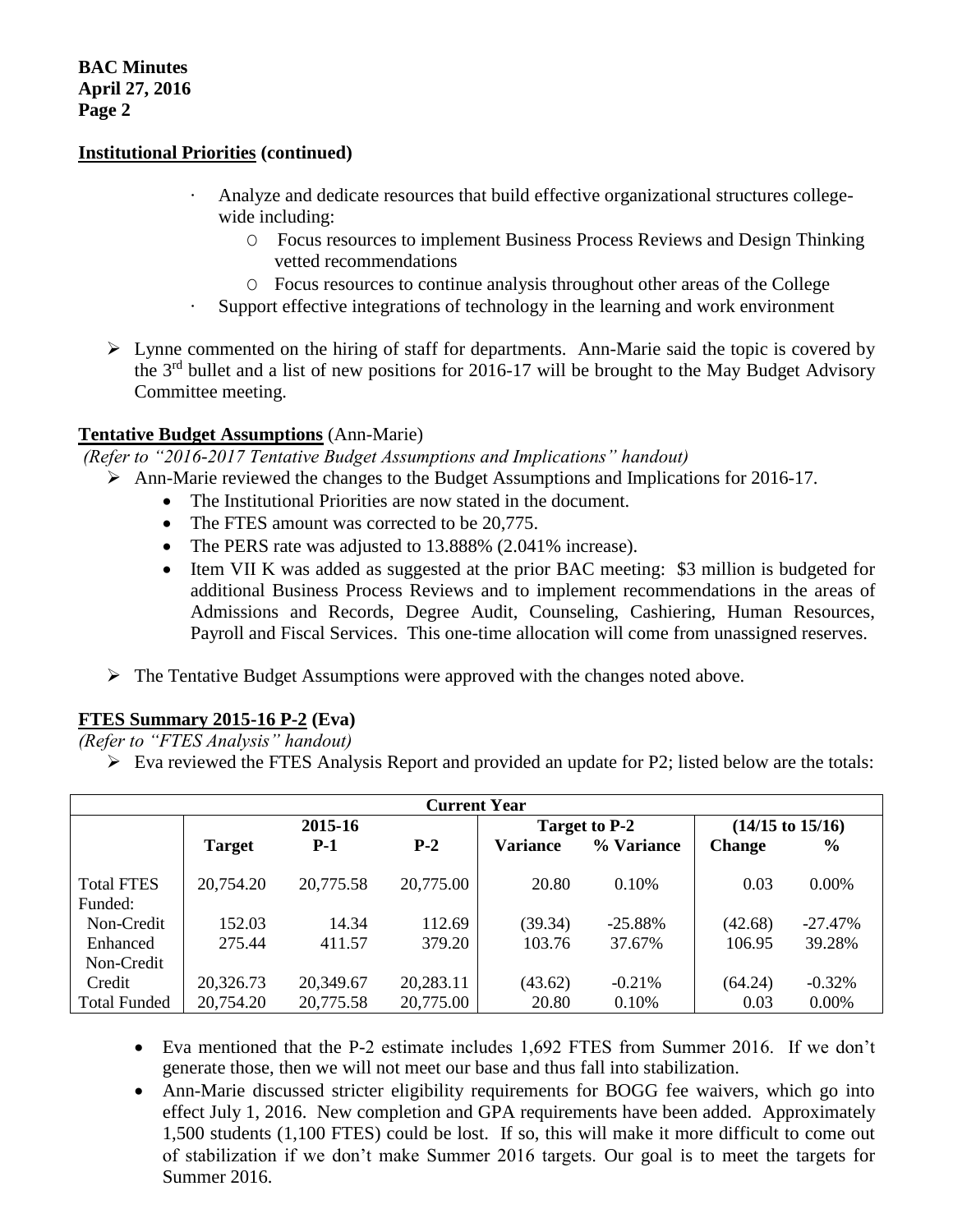#### **BAC Minutes April 27, 2016 Page 3**

#### **Apportionment Calculations (John)**

*(Refer to "Apportionment Calculation – 2015-16 P-1 Apportionment March Revision" and "Apportionment Calculation – Budget 2014-15 Recal Apportionment March Revision" handouts)*

- John reviewed the 2015-16 **Apportionment Calculation**. The Adjusted Computational Revenue for the  $3<sup>rd</sup>$  Quarter Projection is \$110,461,017.
	- This includes COLA of 1.02%.
	- The change from the Adopted Budget is a \$474,191 increase due to the change in the mix of enhanced and non-credit FTES.

|                                       | 2015-16<br><b>Adopted</b><br><b>Budget</b> | 2015-16<br>P-1 Mar Rev.<br>3rd Qtr. Proj. | <b>Change from</b><br><b>Adopted</b><br><b>Budget</b> |
|---------------------------------------|--------------------------------------------|-------------------------------------------|-------------------------------------------------------|
| <b>Total Base Revenue</b>             | 106,651,415                                | 103,656,853                               | (2,994,562)                                           |
| $COLA (1.02\%/1.02\%/0.00\%)$         | 1,087,844                                  | 1,057,300                                 | (30, 545)                                             |
| <b>Restoration/Growth</b>             | 1,708,413                                  | 268,502                                   | (1,439,911)                                           |
| Other Revenue Adjustments             | 1,091,851                                  | 6,033,443                                 | 4,941,592                                             |
| <b>Total Computational Revenue</b>    | 110,539,524                                | 111,016,097                               | 476,574                                               |
| Deficit Factor (0.50/0.50/0%)*        | (552, 698)                                 | (555,080)                                 | (2,383)                                               |
|                                       |                                            |                                           |                                                       |
| <b>Adjusted Computational Revenue</b> | 109,986,826                                | 110,461,017                               | 474,191                                               |

\*The Deficit Factor applied on the Exhibit C was 1.2774% totaling (\$1,418,065). The Chancellor's Office is projecting a lower Deficit Factor for future apportionment reports. Therefore, the District is staying with the projection of 0.50% for the 3<sup>rd</sup> Quarter Report.

- John reviewed the 2014-15 **Apportionment Recalculation**. After the recalculation, the Adjusted Computational Revenue is \$103,285,180.
	- The change from Year-End is \$1,985,902 due to additional FTES and elimination of the deficit factor.
	- The District borrowed more from Summer 2015 to capture as much growth as possible in 2014-15 since there was no cap on growth. This was the last time it was possible to restore from the recession.

|                                            | 2014-15<br>$P-2$ Y/E | 2015-16<br>Mar Rev. | <b>Change from</b><br>2014-15 YE |
|--------------------------------------------|----------------------|---------------------|----------------------------------|
|                                            | <b>Amount</b>        | Amount              | <b>Amount</b>                    |
| <b>Total Base Revenue</b>                  | 98,675,514           | 98,675,514          | (0)                              |
| COLA (0.85%/0.85%/0.85%/0.00%)             | 838,742              | 838,742             | (0)                              |
| <b>Restoration/Growth</b>                  | 2,108,085            | 3,770,924           | 1,662,839                        |
| <b>Total Computational Revenue</b>         | 101,622,341          | 103,285,180         | 1,662,839                        |
| Deficit Factor (0.3179/0.0%/0.0%/-0.3179%) | (323,062)            |                     | 323,062                          |
|                                            |                      |                     |                                  |
| <b>Adjusted Computational Revenue</b>      | 101,299,278          | 103,285,180         | 1,985,902                        |